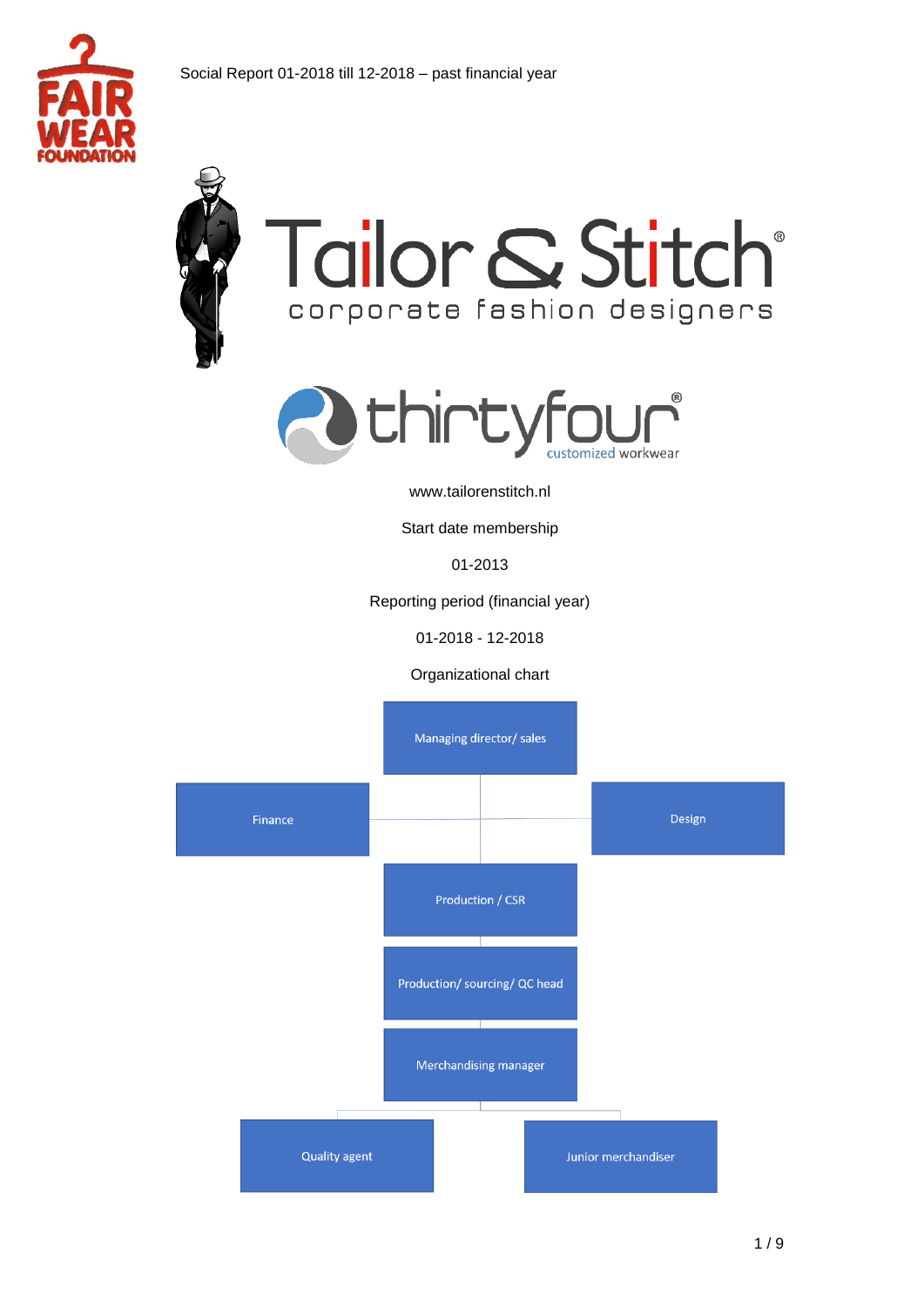

#### Contents

| 2. |      |  |  |
|----|------|--|--|
|    | 2.1. |  |  |
|    | 2.2. |  |  |
|    | 2.3. |  |  |
|    | 2.4. |  |  |
|    | 2.5. |  |  |
| 3. |      |  |  |
|    | 3.1. |  |  |
|    | 3.2. |  |  |
|    | 3.3. |  |  |
|    | 3.4. |  |  |
| 4. |      |  |  |
|    | 4.1. |  |  |
|    | 4.2. |  |  |
|    | 4.3. |  |  |
| 5. |      |  |  |
| 6. |      |  |  |
| 7. |      |  |  |
| 8. |      |  |  |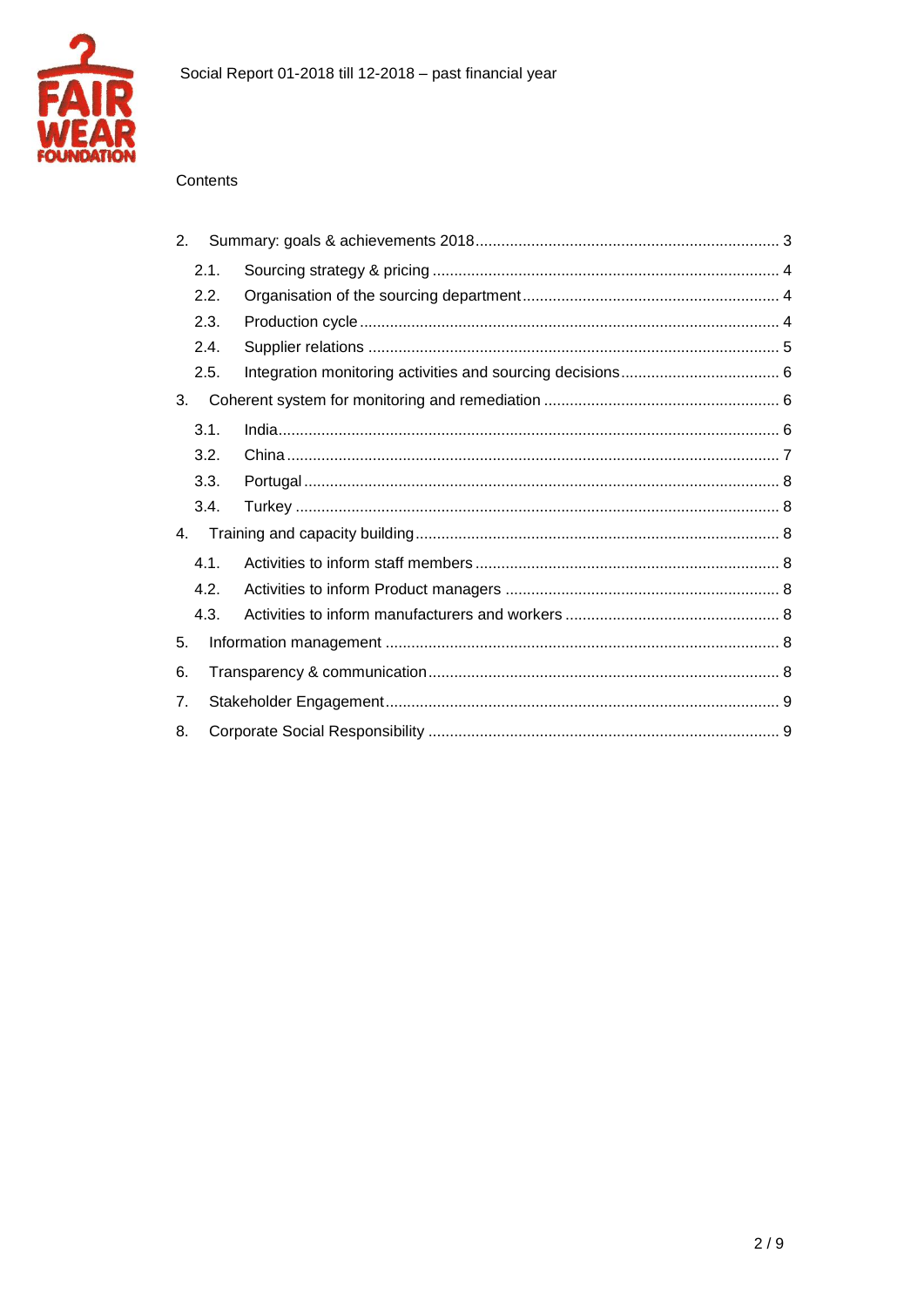

## <span id="page-2-0"></span>**2. Summary: goals & achievements 2018**

Tailor en Stitch was established in 1996 as Company Colors. When our general manager became the owner in 2009 the name was changed into Tailor & Stitch bv. Tailor & Stitch bv designs and manufactures corporate identity work wear and corporate fashion. We also produce towels and bathrobes for wellness centers.

Tailor & Stitch bv operates in the middle- and higher segment. We use materials of high quality and we are specialized in producing relative small numbers.

During the development and production we pay attention to the latest trends and we apply the safety requirements which are (legally) required. High-visibility, Flame retardant, Anti-static are some of the applications we produce, if needed with EN certification.

Tailor & Stitch became a Fair Wear affiliate at the end of January in 2013. We are a social involved company and we feel the obligation to improve the circumstances of the tailors who work for us. We believe in a long term steady relation with a few factories. In this way we can guarantee our quality towards our clients and make real improvements.

We have our own designer and our collections are mainly produced in India. We also produce in Portugal and the Wellness production is made in Turkey.

In 2018 we have focussed more on our production in India. We did this because our systems in India are very well developed and focus for an SME as we are key to be able to gain more insight in our supply chain.

We have launched our new supply chain system which has been build specially for our company. With this tool we are able to give better insight for us and our suppliers in timelines, prices and development. We have agreed wih our vendors timelines which should be suitable for most of our productions, which can be followed. When vendors gives us a sign that they need more time, we can adjust the timeline to realtime so all our employees, both in The Netherlands and India and the factory can see the amended time for this project. At this moment the system is still under construction. We are also incorporating a costprice calculation to get more insight in the wages that are being paid and a CSR database where we can upload all relevant documents needed for FWF and all our other CSR activities. Also caps can be uploaded and will be shown as a checklist in our system.

Besides this we have made our own CSR documents which will be sent to all our new vendors before we start working with them. The documents we have made are an own COC and a RSL.

The biggest step we have taken to achieve this is by taking over the factory where we had the most leverage. This factory was not compliant with Fair Wear Foundation standards and was situated outside an industrial area. At this moment the India govermnent is closing down factories which are not situated in an industrial area, so in order to ensure the future of the factory we decided to help them to move and make them fully compliant with FWF standards. We have provided them all the tools needed to search for a good location, get a proper administration and get all the right facilities to be fully compliant. This has resulted in a fully compliant factory accross the street of our own production office which will be audited in Q2 2019.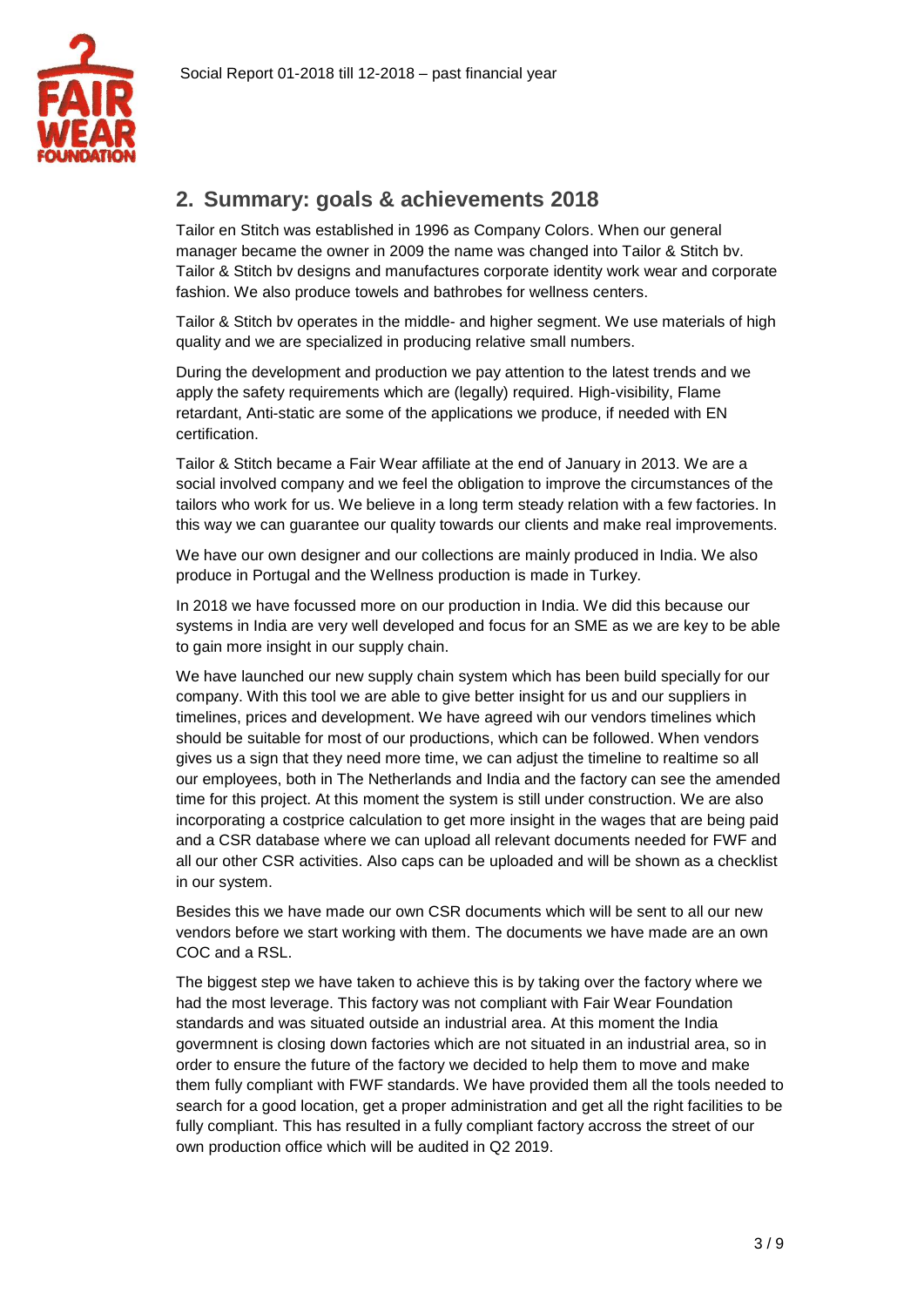

## <span id="page-3-0"></span>*2.1.Sourcing strategy & pricing*

Criteria we use to choose a supplier are:

- capability of the supplier to produce the product quality standard
- capacity for the forecasted quantities
- ability to fulfill timeline and deadlines
- respect of labour standards
- price

We determine our prices by comparing the price of materials and CMT. By our experience we know if the prices are in accordance with the market. We work with an open calculation system. We exactly know the price of each part of the garment. For the Cordura and the Workwear we deliver the fabrics ourselves.

When we contract factories for new orders the criteria mentioned above are very important. We check for external audits which already have been done, such as SA8000, BSCI, internal audits. We visit the factories and do a health and safety check. We also have meetings with the board of the factory.

In India we have 4 employees at the moment. The factories are visited twice a week to discuss production and for quality control.

Also they check the follow up on the CAP's. Our people in India stay in close contact with us and with the factories. There is daily contact by phone, skype or e-mail and recently also by our new tracking system. Our manager director also visits India at least twice a year. We aim long term relations with our buyers and suppliers, this seemed to be very hard over the last years. But at this point we are very satisfied and it seems that the relation with our suppliers is very steady. Our manager and product manager in India work very hard on a firm relationship with our factories. When we are looking for new factories we try to come in contacts with factories which are already Fair Wear, BSCI or SA8000 audited.

#### <span id="page-3-1"></span>**2.2.Organisation of the sourcing department**

The general manager of the company makes the final decision where an order will be produced. Normally he visits India at least twice a year. India has been visited twice this year and also the new factory in Portugal has been visited by the general manager. Our Product manager has also a large role in sourcing in India. Our company has a long relationship with our Product manager. She knows our standards and with our information she looks for manufacturers which can produce for us. She also sources for materials.

#### <span id="page-3-2"></span>**2.3.Production cycle**

In our company we cannot really speak of a winter and summer collection. We have several projects throughout the year. A lot of the products we source are not due to the season. So our production cycle is completely depending on the demand of our clients. When we receive an order from a client of an existing fabric we inform our Product manager if the CMT is still right. We check if there is enough material on stock to produce the order and if the concerning factories will be able to produce within our lead times. When all this is checked we send an order confirmation to our client and we make a purchase order for the factory. For India we will send it to our Product manager. She will take care that our order will be taken in production in the factory. During the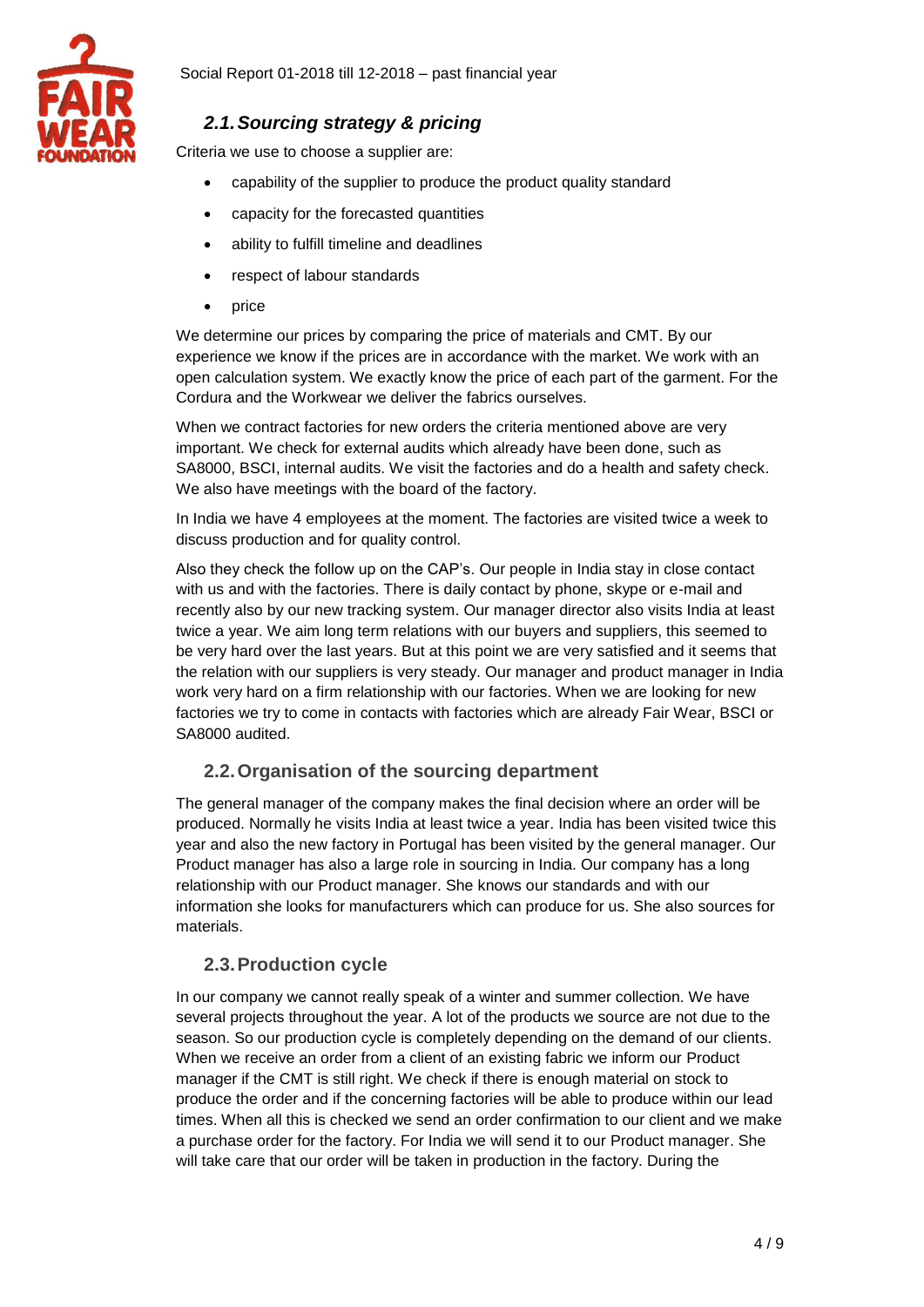

production she watches over the process. Our team in India has to check the quality of the manufactured clothes, guard the lead times, take care of the shipment.

We have different lead times for our factories, but the average lead time is 4 months, from giving in a Purchase order until the goods ready to ship.

Thanks to the new system we developed we expect to streamline the complete production process. And decline production delays and mistakes because communication becomes a lot easier. We also hope to avoid overtime because production planning becomes more clear for everyone. The factories also have an oversight of productions which can be expected so they can considerate in their planning.

Mostly we make a down payment for the fabric so the payment of the tailors wages will not be on hold. After finishing the order and before shipment the complete order will be paid so there won't be any delay on paying the tailors. When we receive an order for new collections or items, our designer and representative make a sketch which meets the wishes of our client. In this stage we already have contact whit our Product manager or the factory.

They take care of making samples in a short notice. By making the samples they can give an indication of the consumption and the CMT so we can charge a right price to our client. We aim for a lead time of 18 weeks, this in reflection with our client and producers. We also try to combine orders for shipment, in order to decrease freight cost and to relieve the environment.

When we contract the factories delivery time this is an important consideration. The number of tailors is dependent on the amount of work. We aim for a constant workload for the tailors. During the audit there has been taken notice of overtime, sometimes excessive. This is still a point of attention which we also address within our own factory. Together with our supplier we keep on communicating about this matter and we work together on realistic lead times.

## <span id="page-4-0"></span>*2.4.Supplier relations*

Our turnover is increased comparing to last year. In Europe our general manager is looking for suppliers by himself. Therefore he visits conventions, speaks with Product managers, clients and colleagues. In India our Product manager makes the first selection for a new supplier. Our criteria are the same as mentioned before.

By being a FWF affiliate, labour standards are an important matter in the decision making. When we are planning to work with a new factory this is at least visited by our Product manager. Sometimes, when it's possible our general manager will visit the factory also before starting production. We will have meetings with the management by skype in which also will be explained that we are a Fair Wear member. We ask them to fill in the questionnaire and our Product manager does a basic health and safety check. Also we try to look for new factories which are already audited. Sometimes it is very difficult to get the questionnaire returned before starting production. We are a small player on the market and producers will not make the effort before production has been started.

Last year we terminated working with one of our suppliers. This factory looked very compliant and good operating. They possessed BSCI and SA8000 certificates and worked for the Swiss army. However, the factory made a lot of mistakes during our first two productions. And instead of working together with us, they threatened us and did not deliver a part of the goods that were ordered. This caused us a lot of problems and due to this situation we were obliged to stop the cooperation unfortunately.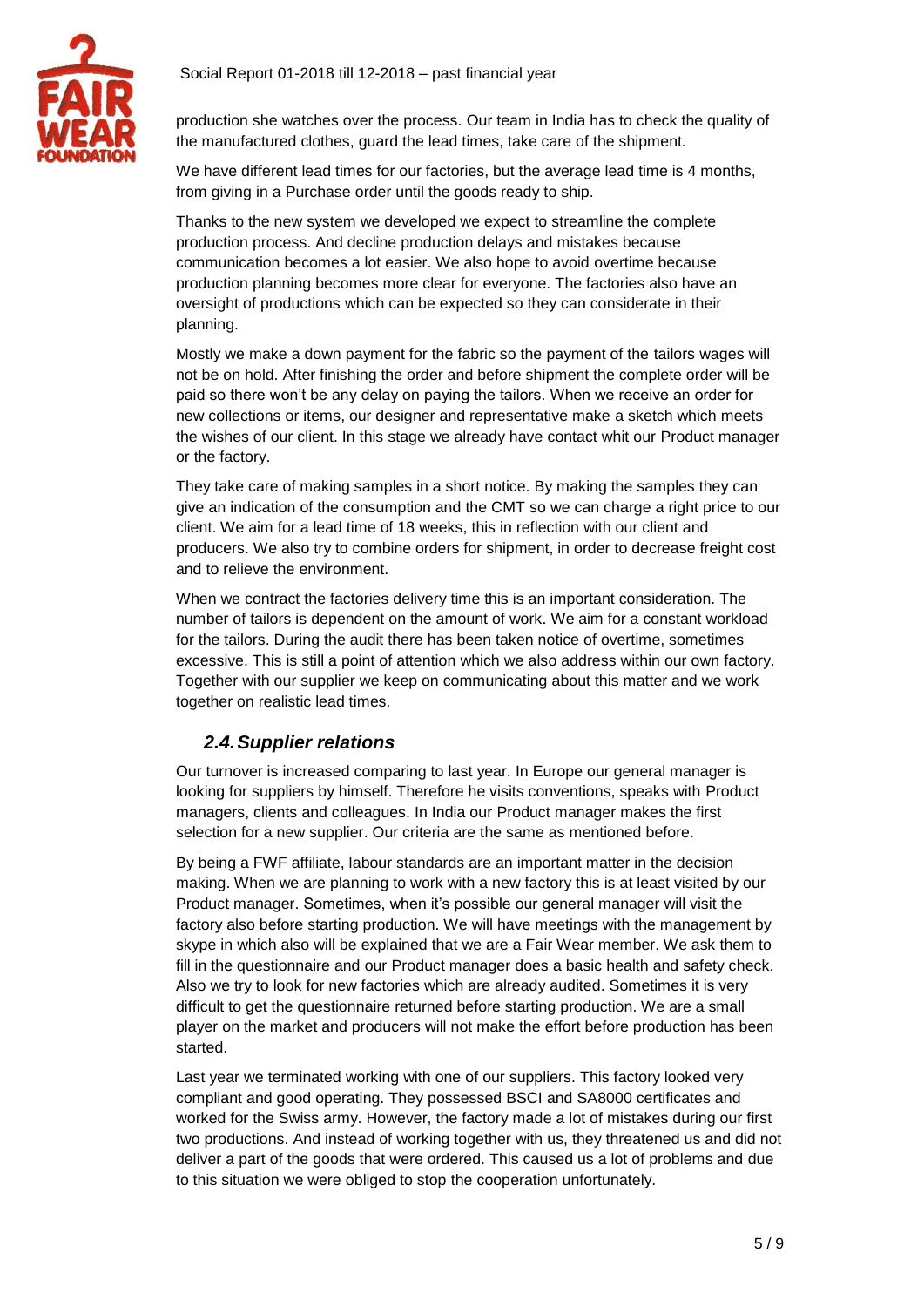

On the bright side, we have taken over our own new unit and got in contact with two new suppliers in Tirupur which we will start working with in the year 2019. Our goal is to keep the amount of suppliers as they are right now. We do not want to expand towards more suppliers, but we want to increase our leverage with the current suppliers.

## <span id="page-5-0"></span>*2.5.Integration monitoring activities and sourcing decisions*

Our existing manufacturers accepted the FWF standards and filled the questionnaire. When we intend working with a new manufacturer he has to accept the FWF standards. If major issues are found during an audit or major issues are reported within the complaint procedure, we will urge the garment maker to take immediate action. We will do anything within our possibilities to help the garment maker to solve the issues in a reasonable matter of time. Our goal is to have an long-term relation with our garment makers. We intend to keep on working with the factories we work with now and do not want to expand to other manufacturers. We work with small and larger manufacturers. And it depends on the order where it will be produced. With our own unit and the other factories that we are working with, we have enough flexibility and capacity to run own productions.

In the utmost we will stop placing orders in case of non-performance or unwillingness to improve labour conditions. This only when we have tried everything to come to a solution.



# <span id="page-5-1"></span>**3. Coherent system for monitoring and remediation**

## <span id="page-5-2"></span>*3.1.India*

#### *VT*

48% of total FOB

This factory is our biggest supplier from all. We work with them for a couple of years now. We have started working with them because they are SA8000 certified. We grew the business with them within this year with almost 50%

At the end of 2017 the factory has been audited by FWF. In 2018 we worked with them on the remediation of the problems that were found in this factory. End of Q3 2019 all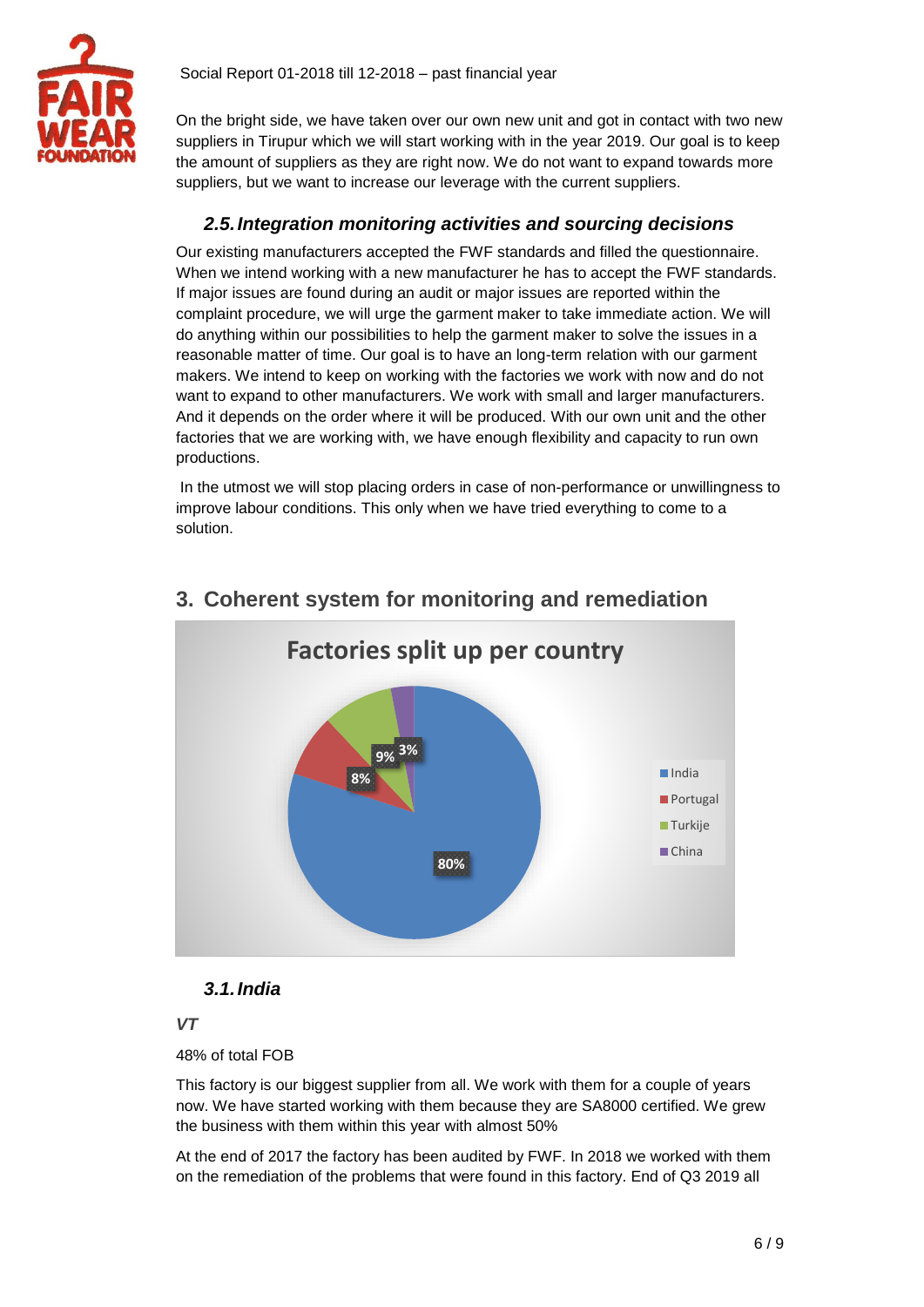<span id="page-6-1"></span>

points of the CAP should have been followed up by the factory. Our Dutch management team has visited the factory twice and our quality controller visited the factory every 10 days.

#### *HF/ TT*

12% of FOB

HF is the factory we'll take over in 2019. They have had a FWF audit in 2016 which was not quite good. We help the factory to become fully compliant. We have achieved together with the management that everything, from H&S to the administration is on a really high level.

The new factory place is situated on the opposite of the street of our own office. Therefore we can and will check daily what happens in this factory. We are willing to keep improving the factory and expend the capacity and business in order to make a bigger impact in the area.

#### *CM*

14% of total FOB

This factory has opened two other production sites this year and has SA8000 certified them. However, and the end of this year we had a verification audit in this factory. Because they are willing the close the older factory, the facility seems to be unattended by the factory management. We are awaiting the audit report at the time of writing. However, the outcome seem to be not good to us. This will be a challenge next year, to see if we can keep manufacturing in the old location and make improvements together with the factory management or that we shift the production responsible toward the newer factories. A risk could be that the workers of the older production site will lose their jobs and we want to prevent this.

The factory has been visited by our quality Product manager this year.

#### *2D*

3% of total FOB

This FOB with 2D decreased this year a lot. This was because the factory has decided to stop working for us and aim only for the inland market.

#### *AE*

#### 4% of total FOB

This factory we started working with in 2018. However, after two orders a lot went wrong with them and they have threatened our management team. Therefore we had to stop working with them immediately.

#### <span id="page-6-0"></span>*3.2.China*

*CW*

3% of total FOB

This factory we started working with in 2017. We manufacture our accessories over here. As we do not have our own team in China and the FOB is low, we did not visit the factory. However, the factory belongs also to another FWF member, therefore the factory is FWF certified. We have the audit report and try to help them with improvements.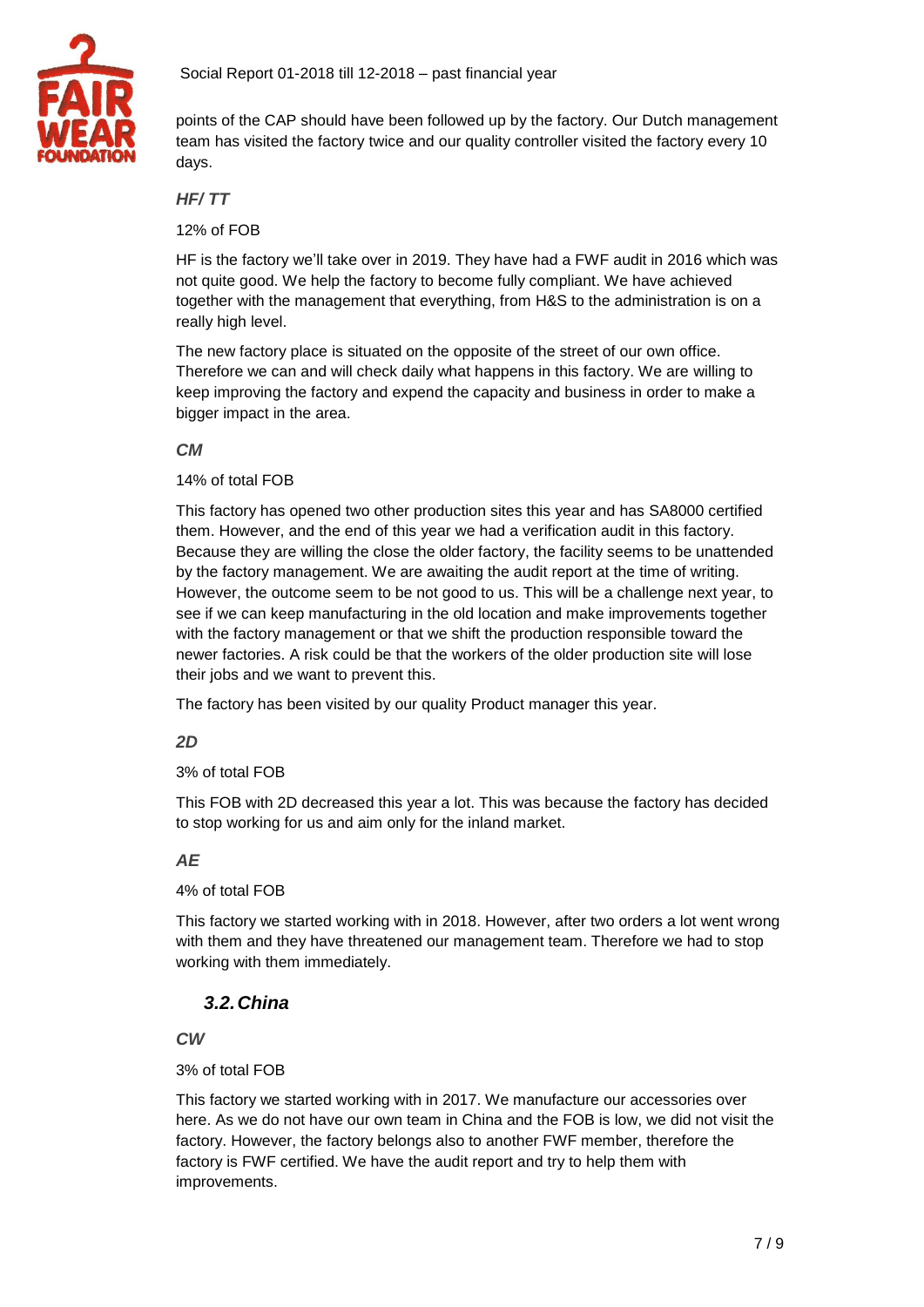<span id="page-7-7"></span>

Social Report 01-2018 till 12-2018 – past financial year

## **3.3.Portugal**

#### *AX*

9% of total FOB

We increased the amount of socks we produced with them. The factory has been visited by our general manager twice.

<span id="page-7-0"></span>**3.4.Turkey**

#### *AN*

8% of total FOB

At this moment it is not sure if we keep working with the factory. We are willing to, but the items we made with them do not get ordered anymore by our clients. If we keep working with them we will help them setting up a management system against illegal refugees.

# <span id="page-7-1"></span>**4. Training and capacity building**

## <span id="page-7-2"></span>*4.1.Activities to inform staff members*

In the Netherlands we are working with 4 people. We discussed Fair Wear and are all aware of the consequences the Fair Wear has for our company.

## <span id="page-7-3"></span>*4.2.Activities to inform agents.*

N/A since we don't work with agents.

#### <span id="page-7-4"></span>*4.3.Activities to inform manufacturers and workers*

Manufacturers are informed about the Code and FWF membership through the model letter and questionnaire. An information sheet in local language for workers including the Code and the contact details of the complaints handler will be posted in all the supplying factories. Our general manager talks to the tailors when he visits the factories. There is also an important mission for our Product manager.

## <span id="page-7-5"></span>**5. Information management**

From 2018 we have our new planning system. In 2019 also a CSR module will be added. With this module we will be able to track our CSR activities and follow up on caps and other improvements.

# <span id="page-7-6"></span>**6. Transparency & communication**

FWF membership will be communicated on our website and will be mentioned on all our written communication. All our new clients will be informed by our Fair Wear membership. In our proposition we mention our FWF membership and it will be mentioned during the meetings. We will write an annual social report.